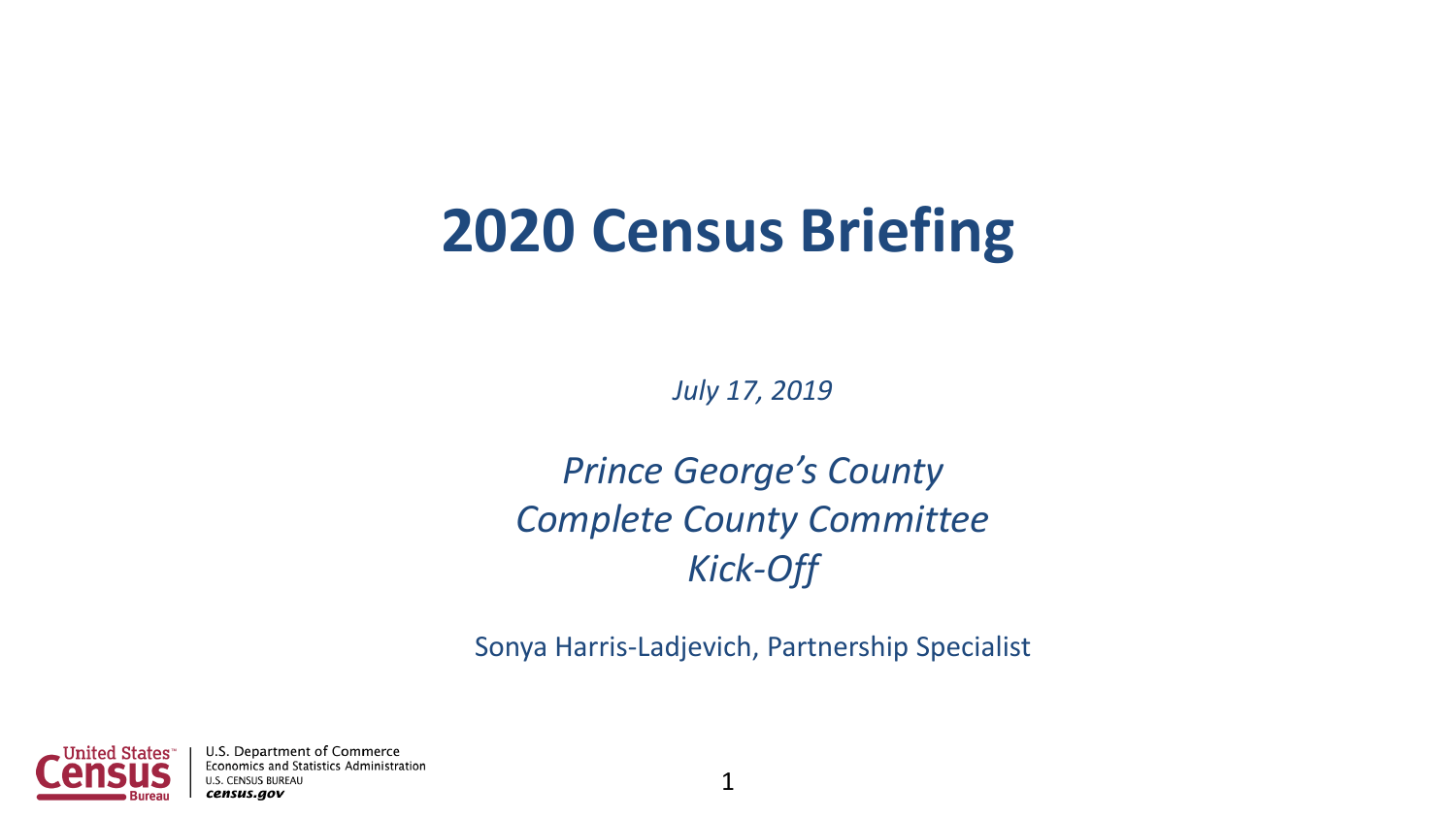### 2020 Census

- U.S. Constitutional Mandate, Article 1, Section 2
- Apportion seats in the U.S. House of Representatives
- Conduct redistricting at the federal, state, and local levels
- Distribute over \$675 billion federal dollars to state and local governments
- Increasingly diverse and growing population
- Confidential
	- Responses are protected by Federal Law
	- Responses are only used to produce statistics
- To conduct the 2020 with the same high quality as the 2010 design

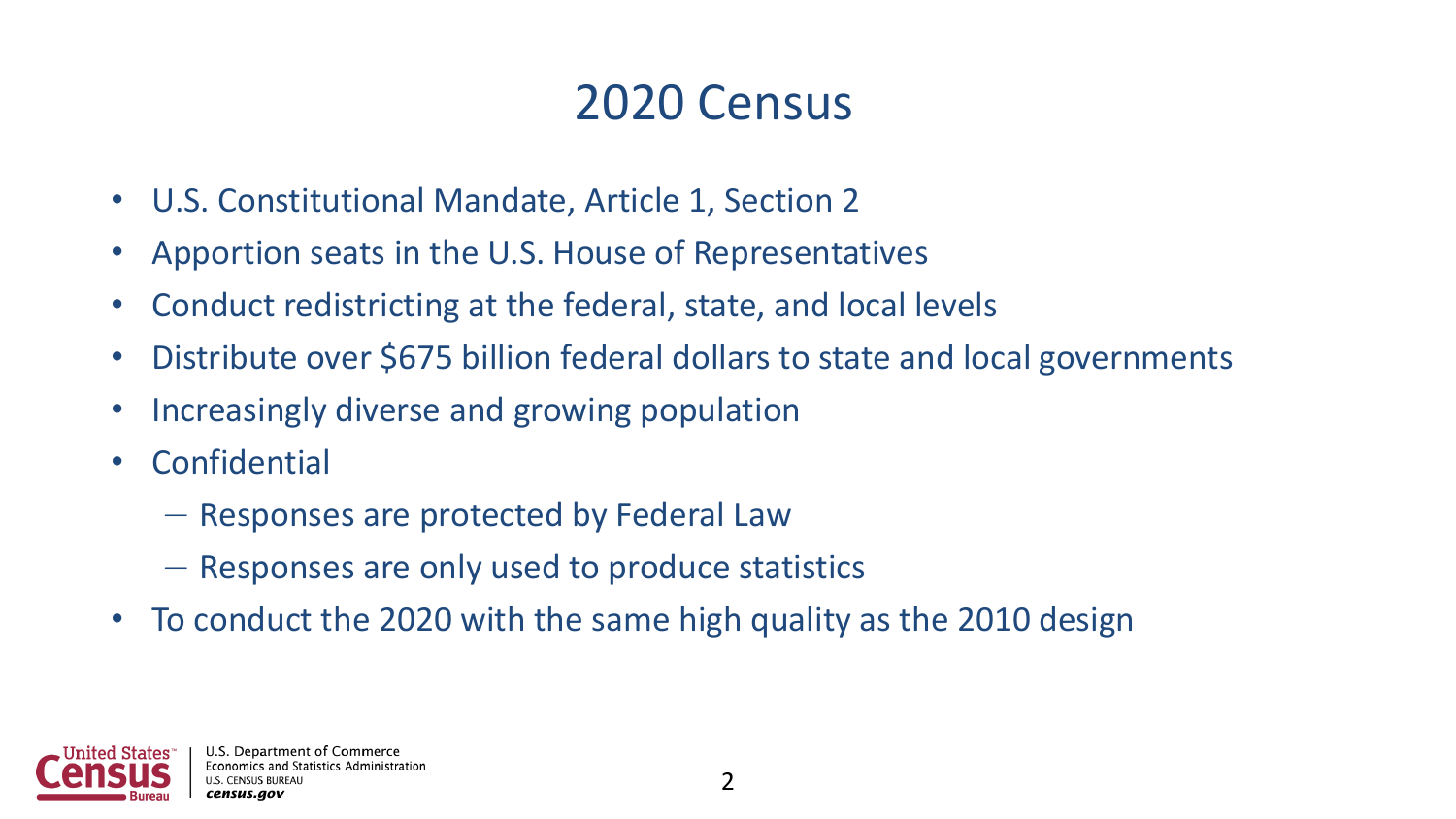### Design for 2020 Census





U.S. Department of Commerce Economics and Statistics Administration U.S. CENSUS BUREAU census.gov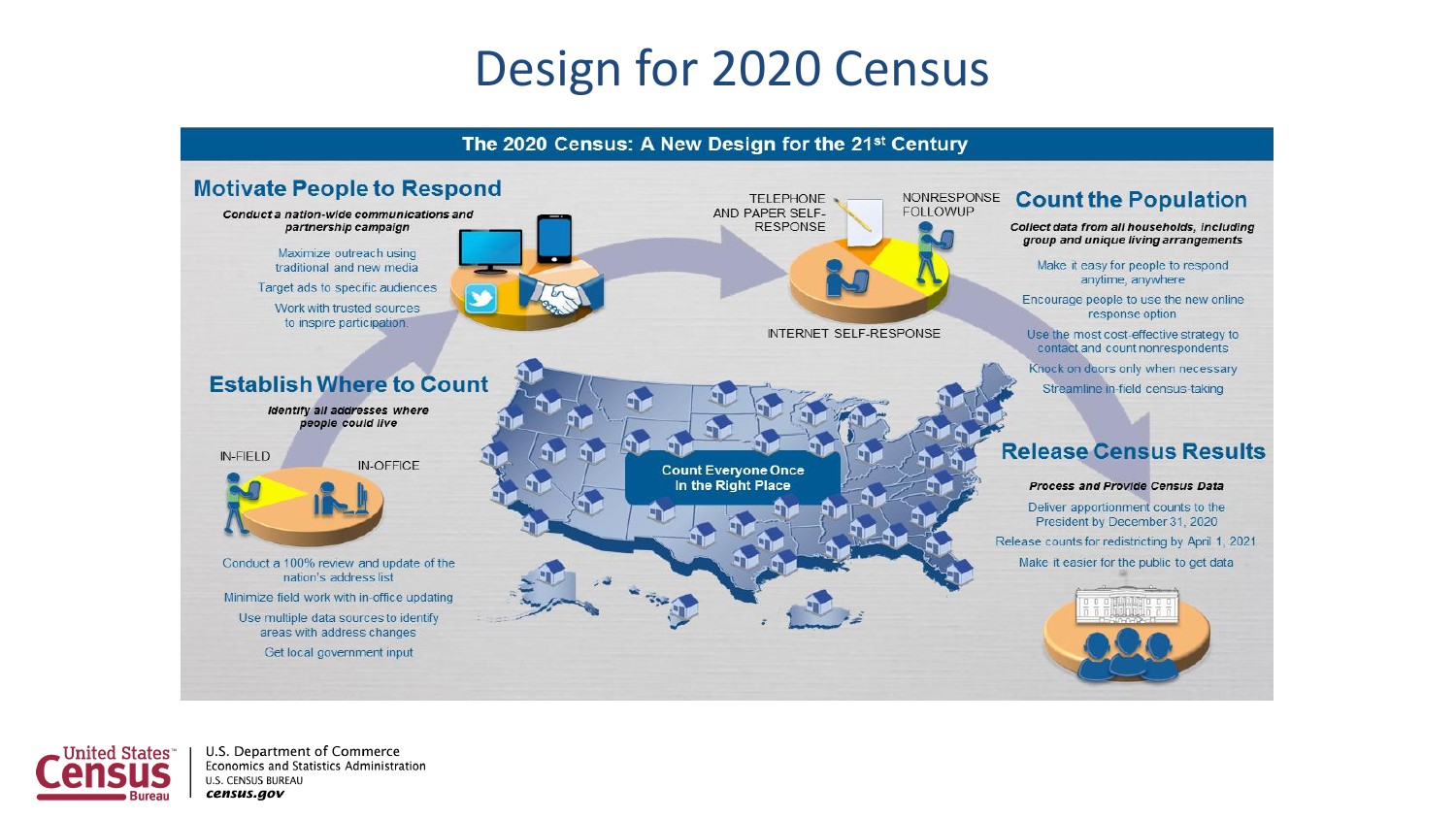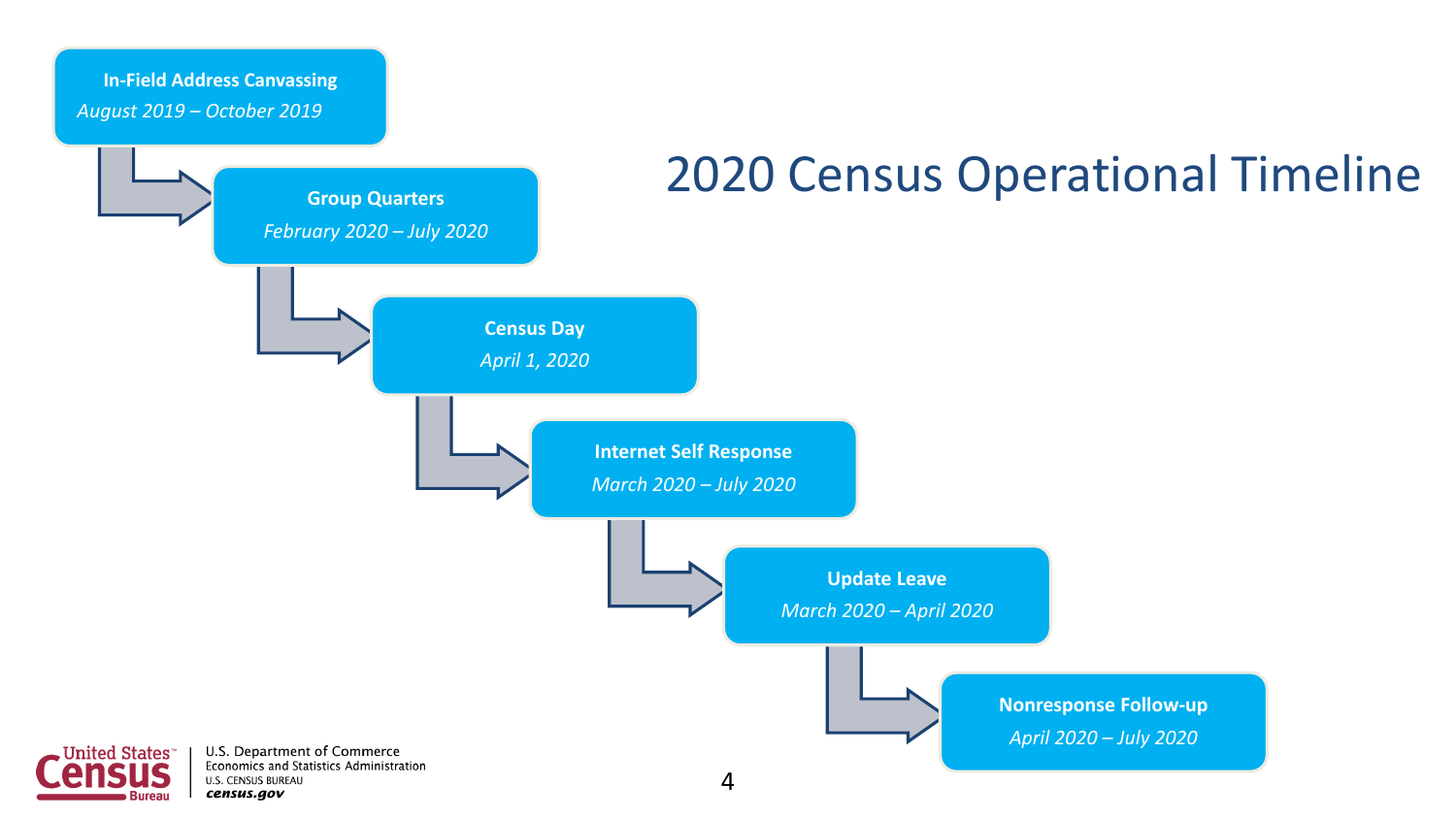# 2020 Maryland Area Census Offices (ACOs)



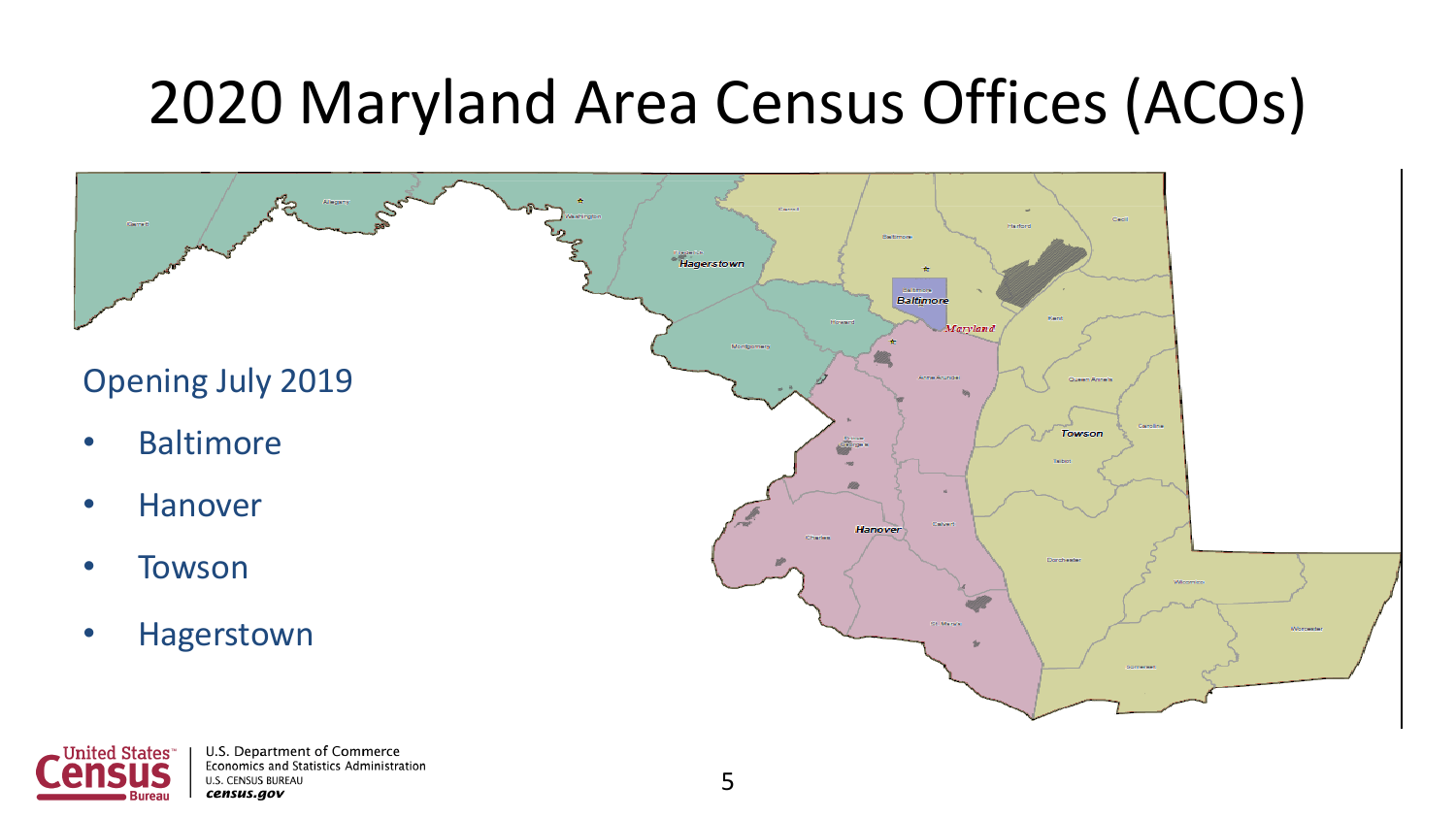### 2020 Census Recruiting Goals Prince George's County Maryland

|                                 | <b>Early Operations</b><br><b>Address Canvassing</b> | <b>Peak Operations</b> | Applicants as of<br>June 15, 2019 |
|---------------------------------|------------------------------------------------------|------------------------|-----------------------------------|
| County<br><b>Applicant Goal</b> | 503                                                  | 5,675                  | 2,057(36%)                        |
| <b>State Goal</b>               | 2,922                                                | 36,301                 | 11,361 (31%)                      |

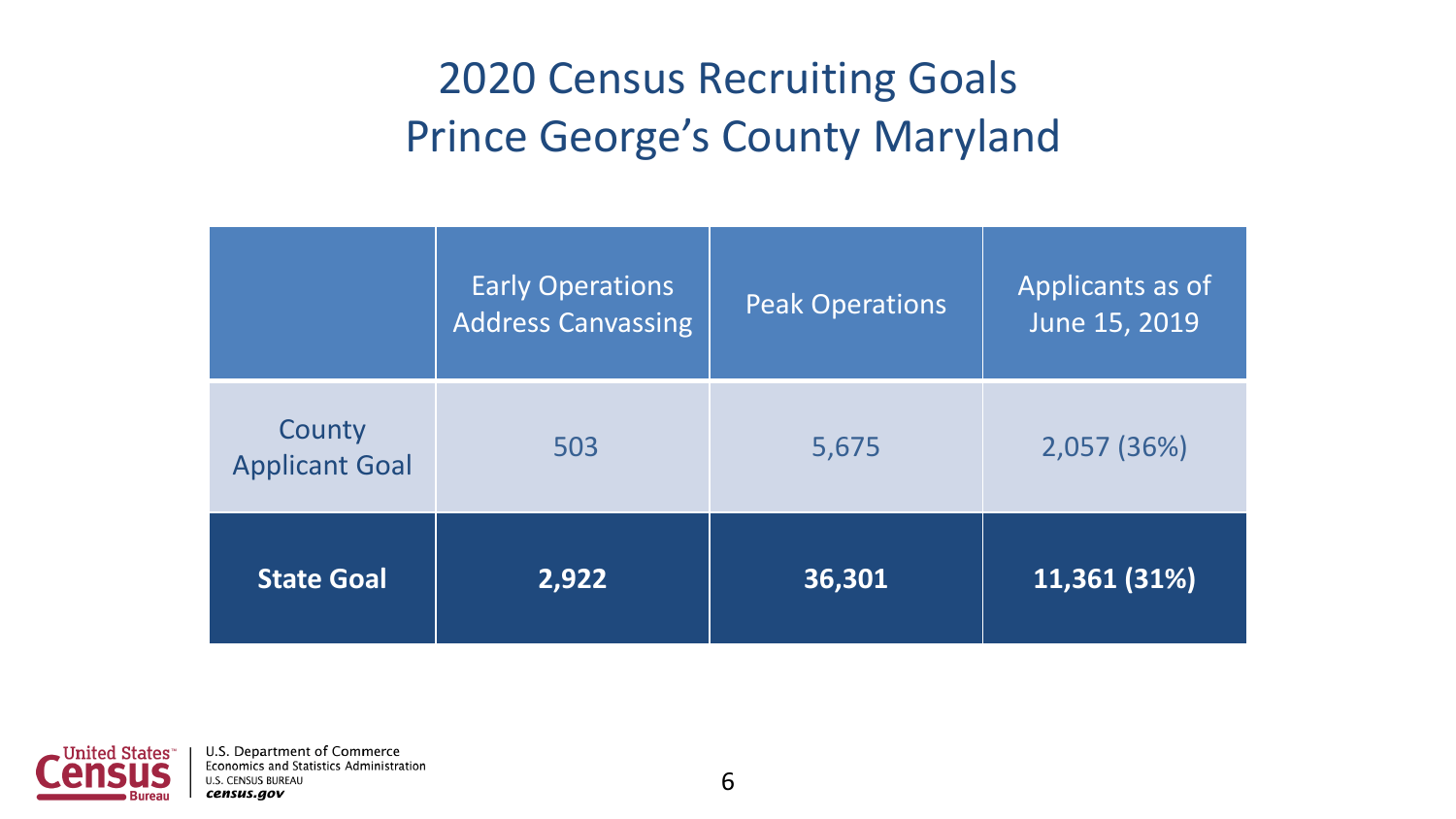## Overcoming 2020 Census Obstacles

- Identifying Hard to Count Areas/Hard to Recruit Area
- Partnership Efforts
- Effective Messaging
	- 2020 Census Employment Opportunities
	- Responding to the 2020 Census
- Complete Count Committees

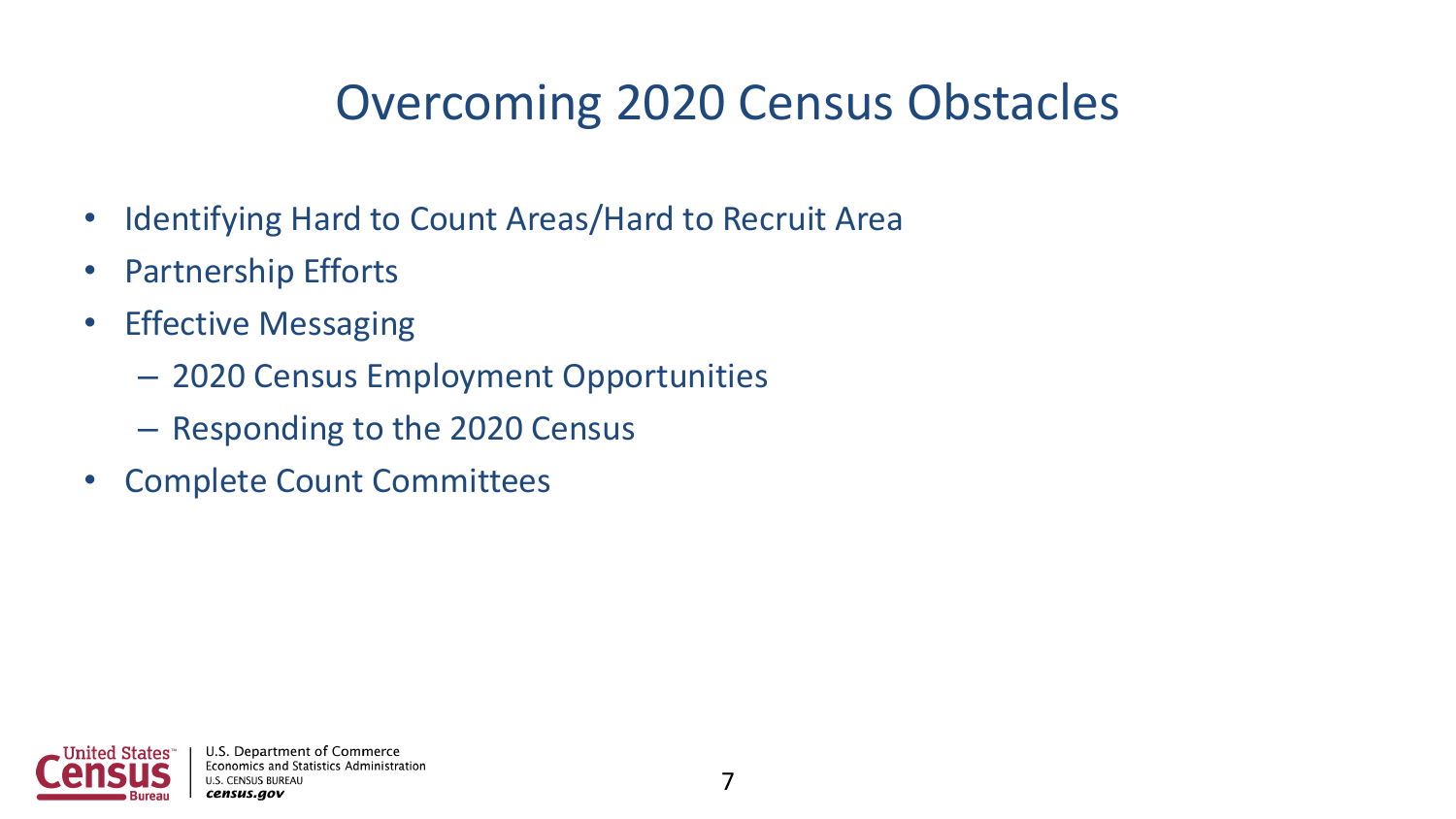### Respondent Outreach Area Mapper

#### Planning database

- Select 2010 Decennial Census Data
- Select 2010-2014 5-year American Community Survey (ACS) estimates
- Census block group and tract levels of geography
- Available to the Public



### **Census.gov/roam**

**The Low Response Score(LRS) is a metric developed by the Census Bureau to classify geographic areas according to their propensity to self-respond in survey and censuses. The LRS predicts the mail non-response rate. The score is updated yearly and the data is derived from the 2011-2015 American Community Survey and the 2010 Census data**



U.S. Department of Commerce Economics and Statistics Administration **U.S. CENSUS BUREAU** census.gov

8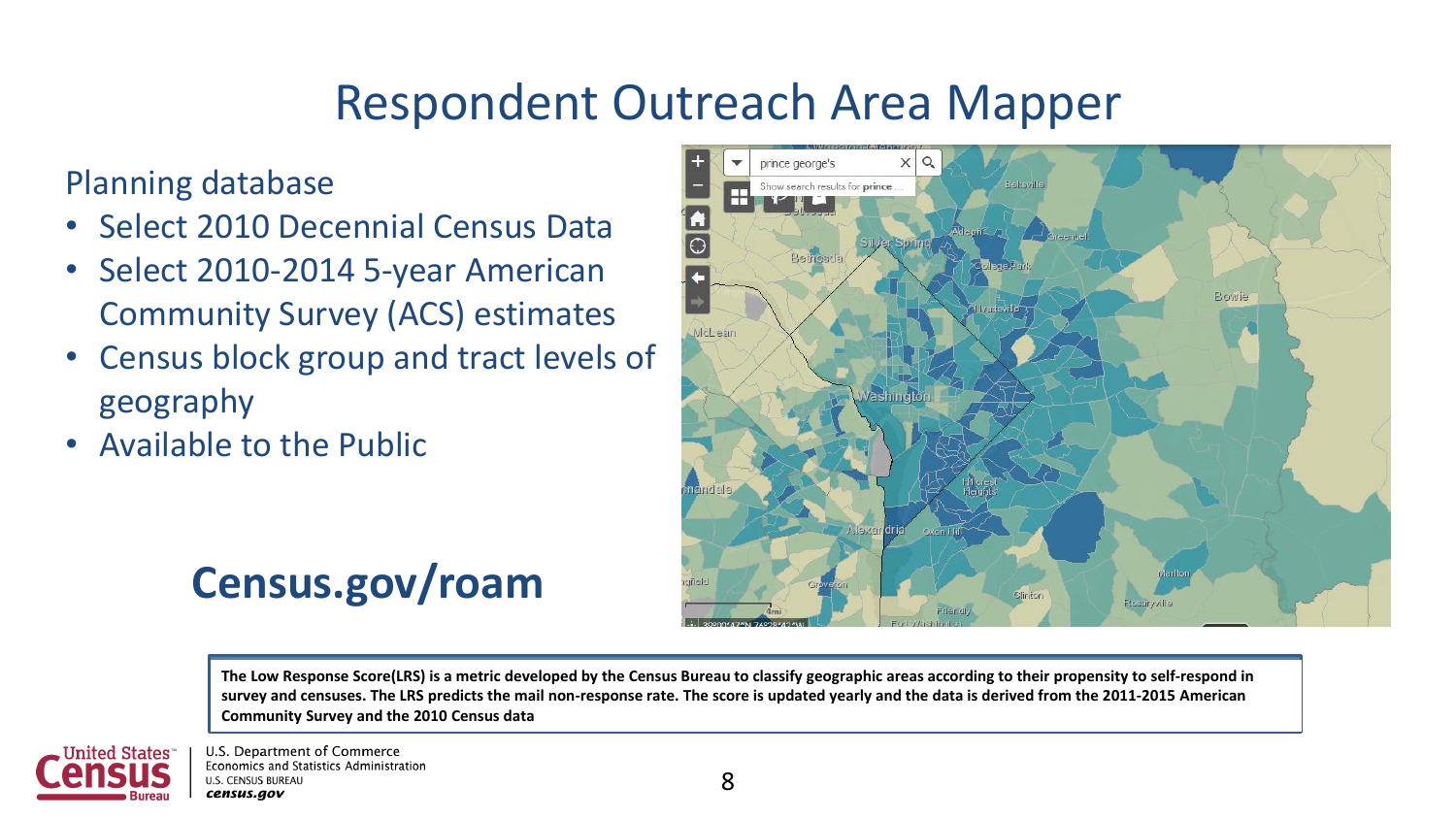### Overcoming Obstacles through Partnerships

- Elected Officials
- Colleges and Universities
- School Districts
- Libraries
- Governments Offices
- Community Organizations and Associations
- Media Outlets
- Businesses

#### **Trusted Voices will encourage participation**

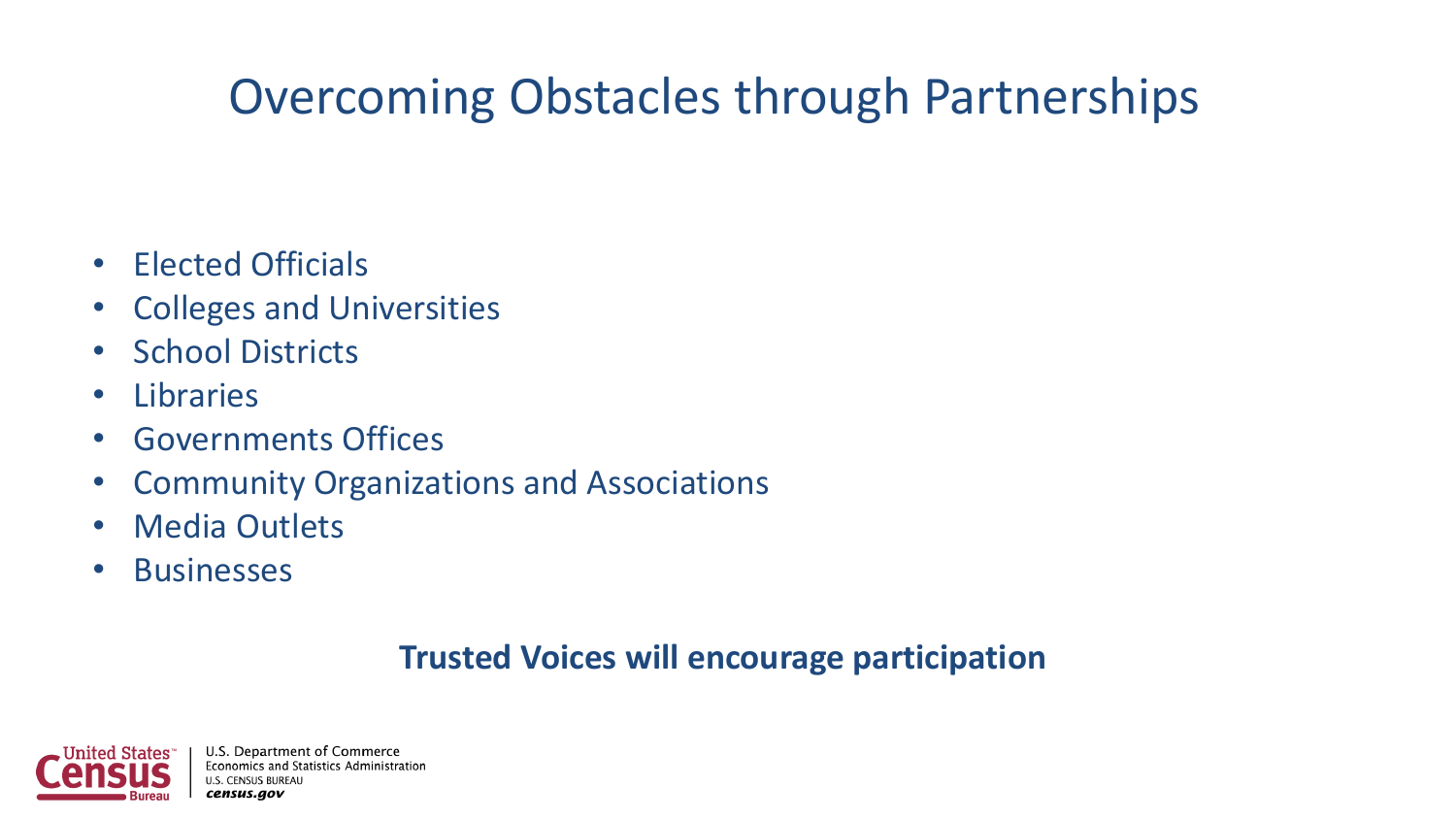### Prince George's County Partnership Initiatives

- Complete Count Committees
- Community/State and Local **Networks**
- Faith-Based Community Outreach
- Foreign Born/Immigrant Program
- **Higher Education Program**
- Lesbian, Gay, Bisexual, Transgender and Questioning/Queer Outreach
- Trusted Voices
- Thank You Campaign



U.S. Department of Commerce ics and Statistics Administration census.gov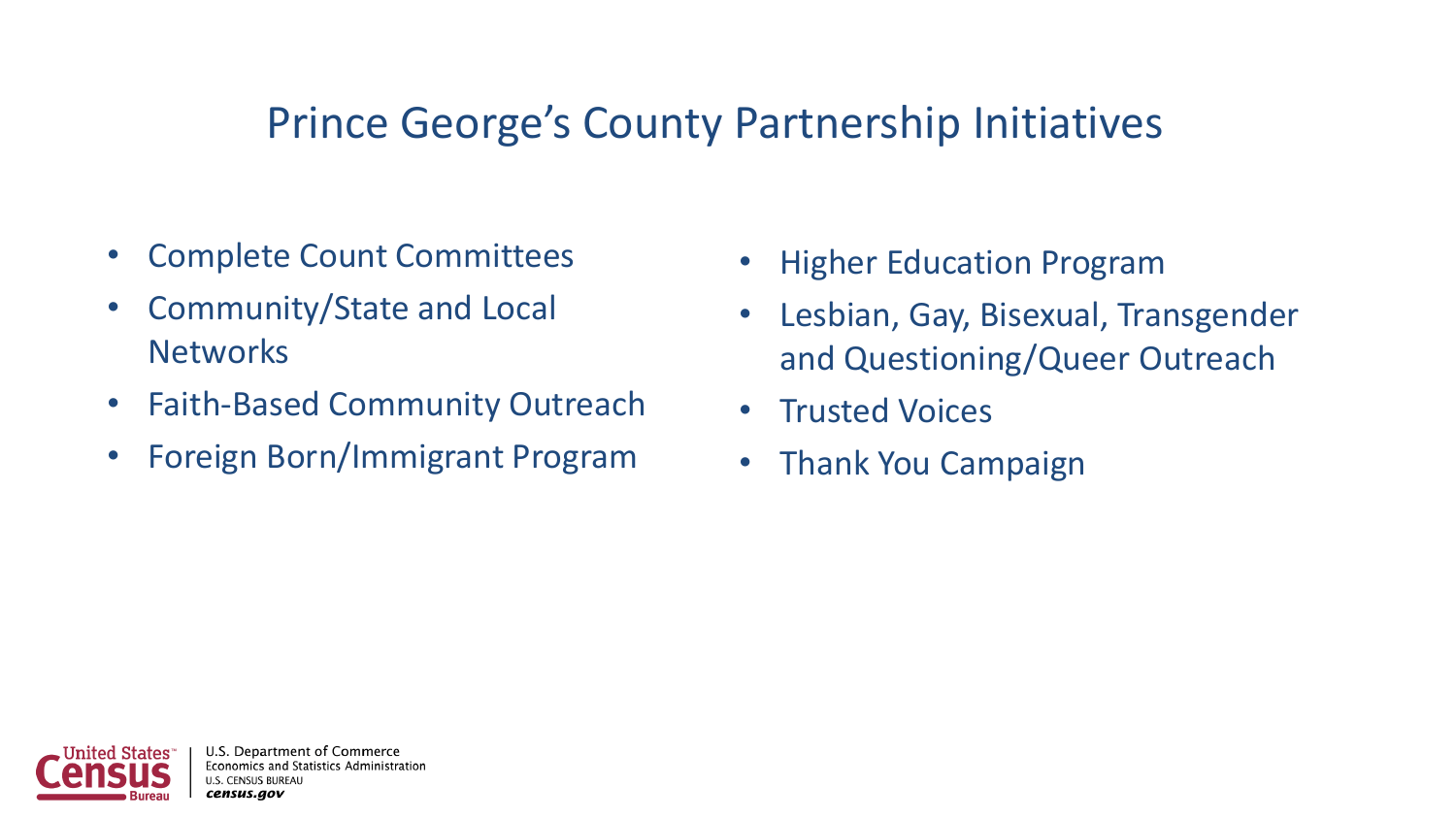## 2020 Census Prince George's Partnership Activities

#### • **Prince George's County Complete Count Committee**

- UMD Office of Community Engagement:
- Prince George's County NAACP
- Prince George's County Municipal Association
- Suitland Civic Association
- Casa De Maryland
- Prince George's Community College
- **2020 Census events:**
	- Council Member Monique Anderson-Walker Town Hall Meeting -D8
	- School Board member Belinda Queen Coffee Circle presentation
	- Council Member Sidney Harrison Town Hall Meeting -D9
	- County Executive Office- coordinating faith based leaders presentation
	- Greater Mt. Nebo AME Church presentation

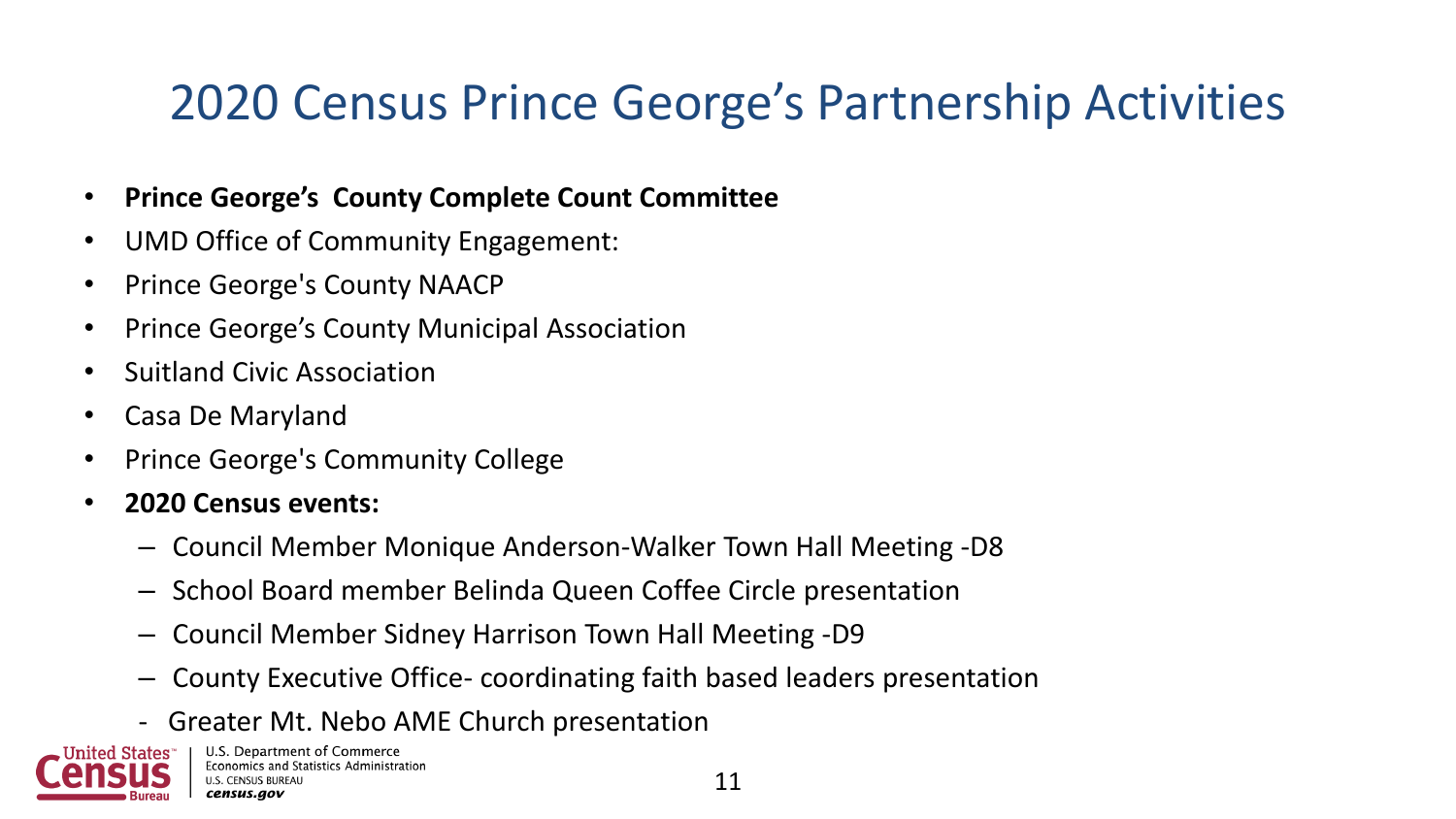### Looking Back and Ahead to Census 2020

#### **2018**

- Partnership Program Launch of the Partnership Program
- Recruitment Begins (Fall)

#### **2019**

- Maryland Area Census Offices Open (July/August)
- Complete Count Committees Complete Formation of SCCC/CCCs

#### **2020**

- Advertising Begins in early 2020
- Census Day April 1, 2020
- Nonresponse Follow-up Begins in March and continues through July
- Apportionment Counts delivered to the President December 31, 2020

**2021**

• Redistricting Counts to the States - By March 31, 2021